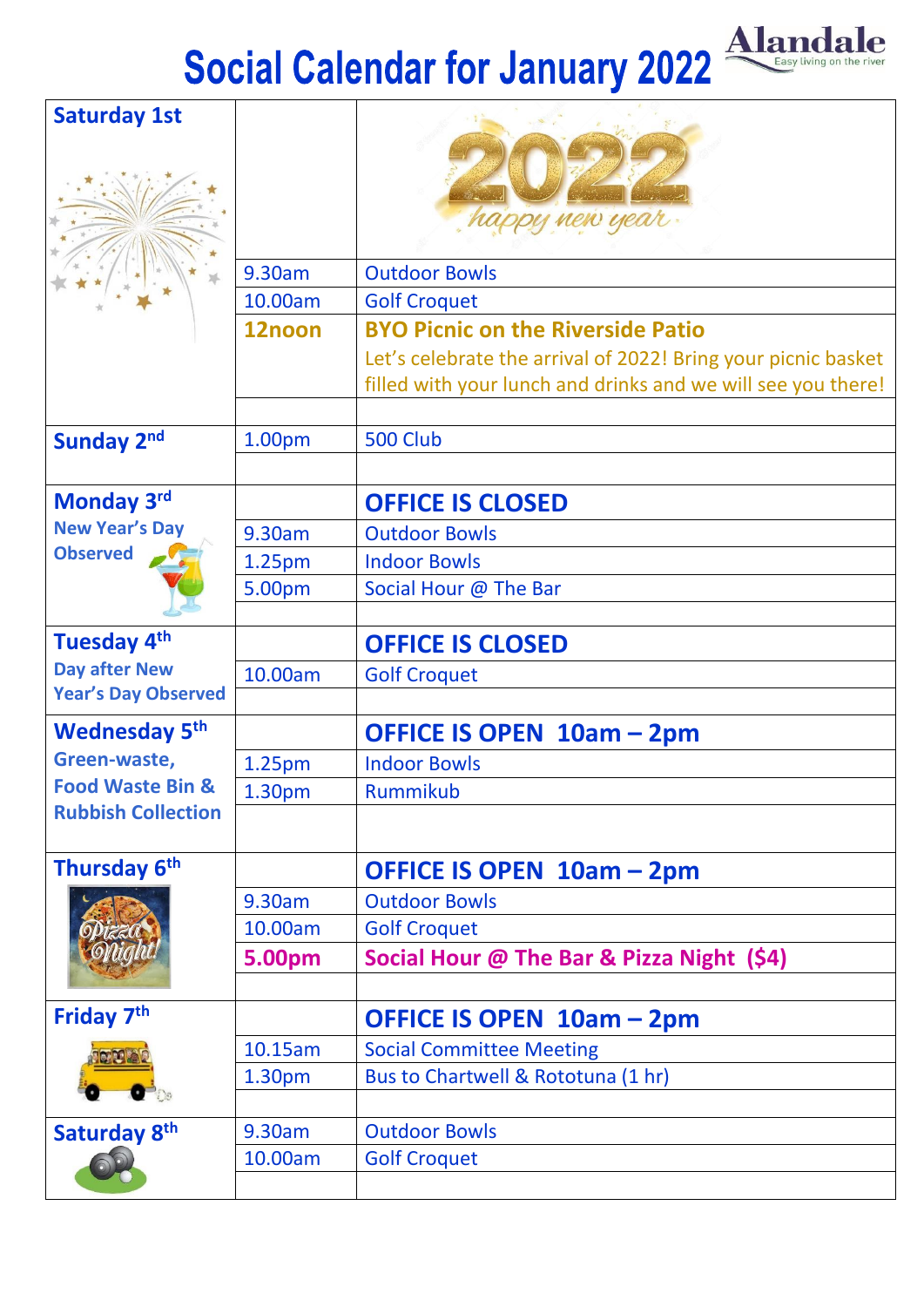| <b>Sunday 9th</b>        | 1.00pm             | 500 Club                                         |
|--------------------------|--------------------|--------------------------------------------------|
|                          |                    |                                                  |
| Monday 10th              | 9.15am             | <b>Upright &amp; Active Exercise</b>             |
|                          | 9.30am             | <b>Outdoor Bowls</b>                             |
|                          | 9.45am             | Sit & Be Fit                                     |
|                          | 1.00pm             | Art & Craft Group                                |
|                          | 1.25pm             | <b>Indoor Bowls</b>                              |
|                          | 5.00pm             | Social Hour @ The Bar                            |
|                          |                    |                                                  |
| Tuesday 11 <sup>th</sup> | 9.30am             | Bus to Chartwell & Rototuna (2 hrs)              |
|                          | 10.00am            | <b>Golf Croquet</b>                              |
|                          |                    |                                                  |
| <b>Wednesday 12th</b>    | 9.15am             | <b>Strong &amp; Stable with Steph</b>            |
|                          | 10.00am            | Village Coffee Morning - good food, good company |
|                          | 1.25pm             | <b>Indoor Bowls</b>                              |
|                          | 1.30pm             | Rummikub                                         |
|                          |                    |                                                  |
| Thursday 13th            | 9.30am             | <b>Garden Ramble - Meet at top gate</b>          |
| The Light Change         | 9.30am             | <b>Outdoor Bowls</b>                             |
| Garden                   | 10.00am            | <b>Golf Croquet</b>                              |
|                          |                    |                                                  |
| Ramble                   | 12.15pm            | \$15 Bistro Lunch                                |
| 9.30am                   | 5.00pm             | Social Hour @ The Bar                            |
|                          |                    |                                                  |
|                          | 9.15am             | <b>Upright &amp; Active Exercise</b>             |
| Friday 14th              | 9.45am             | Sit & Be Fit                                     |
|                          | 1.30pm             | Bus to Chartwell & Rototuna (1 hr)               |
|                          |                    |                                                  |
|                          | 9.30am             | <b>Outdoor Bowls</b>                             |
| Saturday 15th            | 10.00am            | <b>Golf Croquet</b>                              |
|                          |                    |                                                  |
| Sunday 16th              | 1.00pm             | <b>500 Club</b>                                  |
|                          | 2.30pm             | <b>Snooker Club</b>                              |
|                          |                    |                                                  |
| Monday 17th              | 9.15am             | <b>Upright Active Exercise</b>                   |
|                          | 9.30am             | <b>Outdoor Bowls</b>                             |
|                          | 9.45am             | Sit & Be Fit                                     |
|                          | 1.00 <sub>pm</sub> | Art & Craft Group                                |
|                          | 1.25 <sub>pm</sub> | <b>Indoor Bowls</b>                              |
|                          | 5.00pm             | Social Hour @ The Bar                            |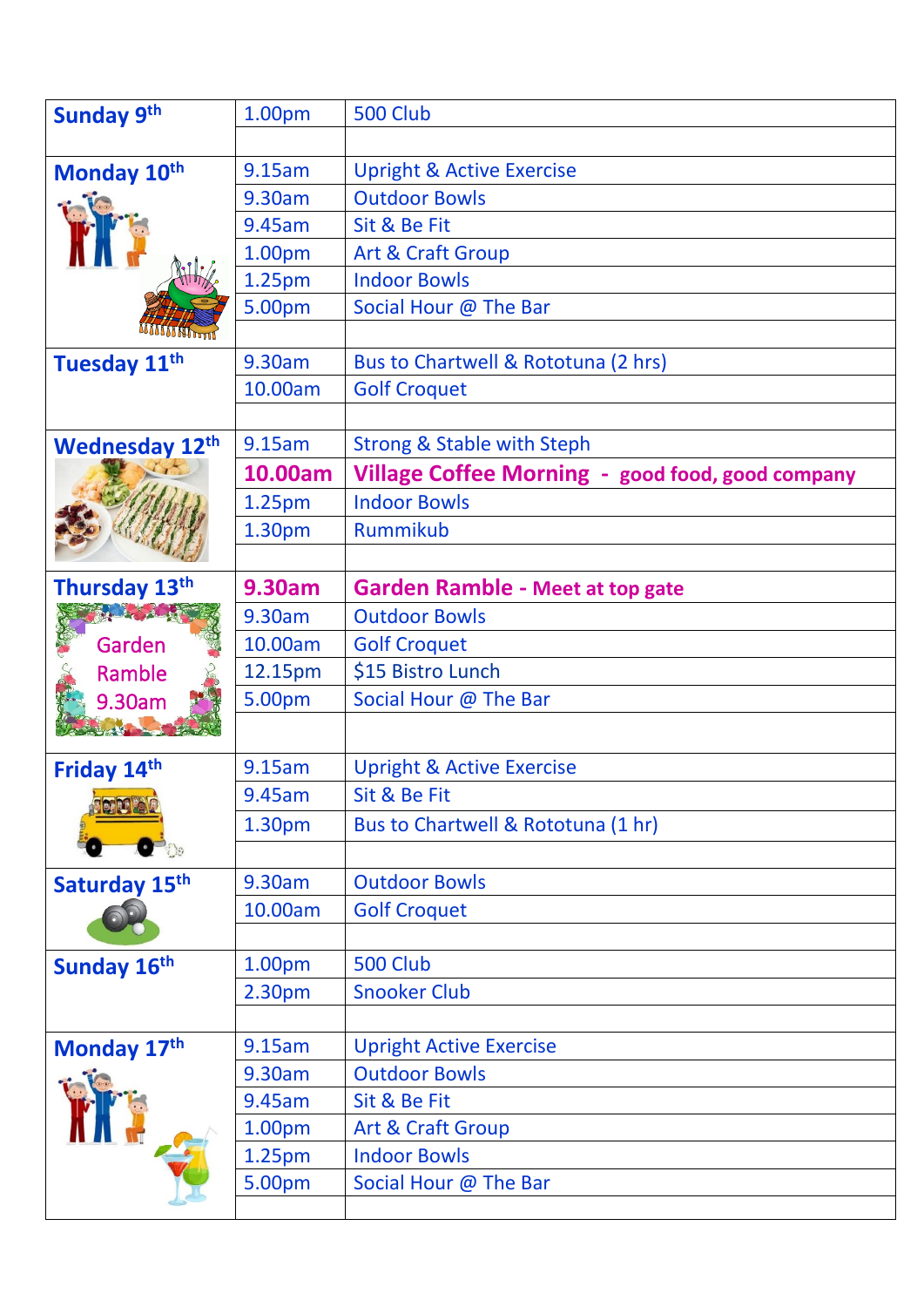| Tuesday 18th<br><b>ord av</b> | 9.30am  | Bus to Chartwell & Rototuna (2 hrs)  |
|-------------------------------|---------|--------------------------------------|
|                               | 10.00am | <b>Golf Croquet</b>                  |
|                               | 7.00pm  | <b>Snooker Club</b>                  |
|                               |         |                                      |
| <b>Wednesday 19th</b>         | 9.15am  | <b>Strong &amp; Stable</b>           |
|                               | 1.15pm  | <b>Indoor Bowls Tournament</b>       |
|                               | 1.30pm  | Rummikub                             |
|                               |         |                                      |
| Thursday 20 <sup>th</sup>     | 9.30am  | <b>Advisory Meeting</b>              |
|                               | 9.30am  | <b>Outdoor Bowls</b>                 |
|                               | 10.00am | <b>Golf Croquet</b>                  |
|                               | 10.45am | <b>Bible Group</b>                   |
|                               | 12.15pm | \$15 Bistro Lunch                    |
|                               | 3.00pm  | <b>Snooker Club</b>                  |
|                               | 4.45pm  | Social Hour @ The Bar & Quiz Night   |
|                               |         |                                      |
| Friday 21st                   | 9.15am  | <b>Upright &amp; Active Exercise</b> |
|                               | 9.45am  | Sit & Be Fit                         |
| <i><u><b>Merz</b></u></i>     | 1.30pm  | Bus to Chartwell & Rototuna (1 hr)   |
|                               |         |                                      |
|                               | 5.30pm  | Bar open for River Café @ 6.30pm     |
|                               |         |                                      |
| Saturday 22nd                 | 9.30am  | <b>Outdoor Bowls</b>                 |
|                               | 10.00am | <b>Golf Croquet</b>                  |
|                               |         |                                      |
| <b>Sunday 23rd</b>            | 1.00pm  | 500 Club                             |
|                               | 2.30pm  | <b>Snooker Club</b>                  |
|                               |         |                                      |
| Monday 24th                   | 9.15am  | <b>Upright Active Exercise</b>       |
|                               | 9.30am  | <b>Outdoor Bowls</b>                 |
|                               | 9.45am  | Sit & Be Fit                         |
|                               | 1.00pm  | Art & Craft Group                    |
|                               | 1.25pm  | <b>Indoor Bowls</b>                  |
|                               | 5.00pm  | Social Hour @ The Bar                |
|                               |         |                                      |
| Tuesday 25 <sup>th</sup>      | 9.30am  | Bus to Chartwell & Rototuna (2 hrs)  |
|                               | 10.00am | <b>Golf Croquet</b>                  |
|                               | 7.00pm  | <b>Snooker Club</b>                  |